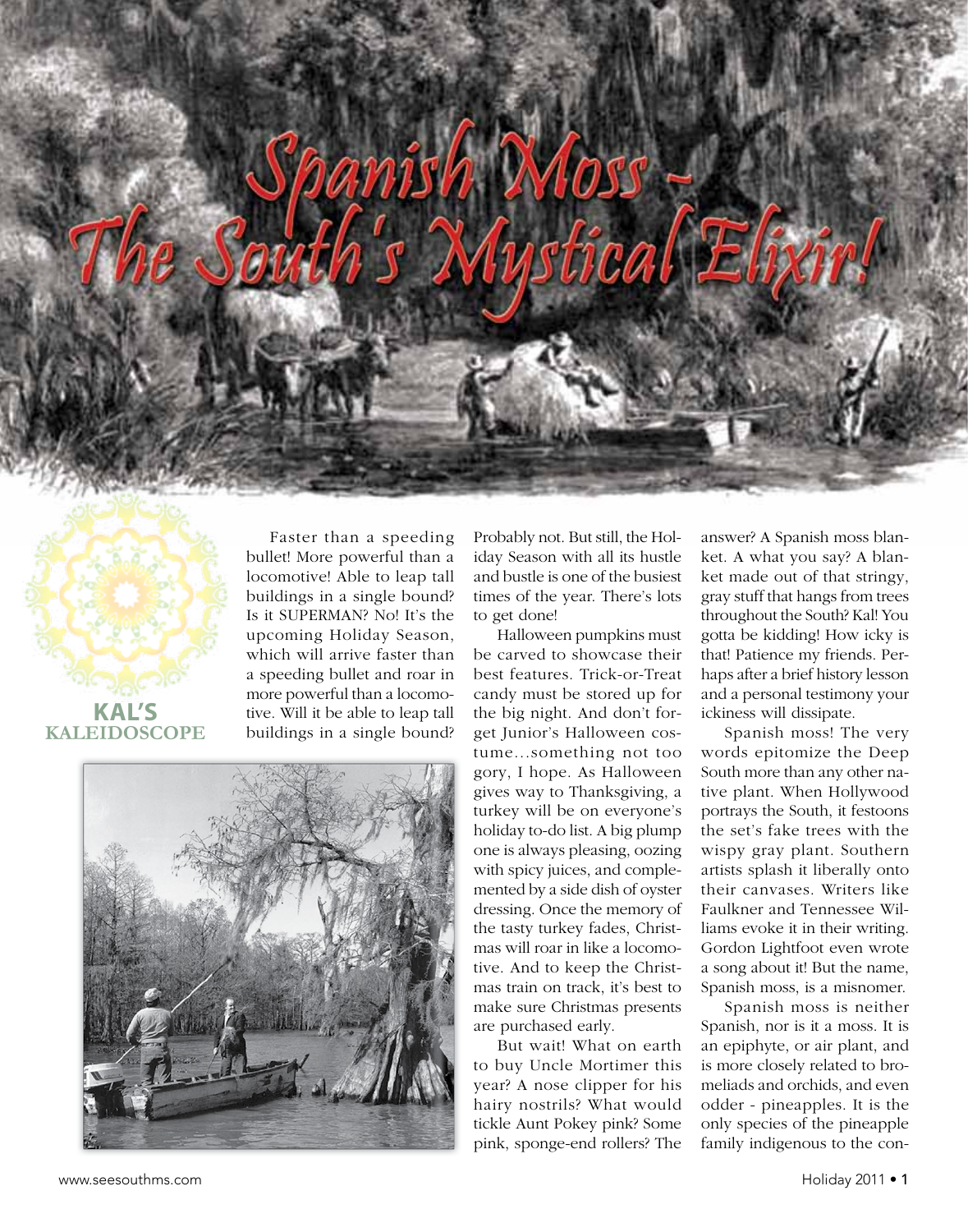tinental United States. Its favorite abode is the live oak, where it attaches itself to the oak's branches, draping them with long tendrils of gray "hair," giving them a Southern-Gothic appearance.

Contrary to popular belief, Spanish moss is not parasitic. It absorbs the necessary moisture needed to sustain it directly from the air through scales in its long gray "hairs." Spanish moss does no harm to trees, nor does it compete for food. It gets nothing from trees other than a nice, sturdy place to call home. Its survival depends on a lush cocktail of sunlight, moisture, and clean air. Unfortunately, increased pollution and urban sprawl have taken their toil on the once thriving plant.

In times past, Spanish moss was much more than just Southern-Gothic stylish as camouflage - redneck *haute couture,* as it were.

Spanish moss not only protects people from pests, in the 19th and early 20th Centuries it helped keep folks out of the poor house. Moss harvesters gleaned a profitable business from the South's once vast swamps and forests. Using long poles to pull the moss clumps from trees, they baled the moss into great heaps, transporting them by boat or wagon to processing gins. There, the gins turned the moss's gray strands into black fibers similar to horsehair, which became a staple of the upholstering industry. Some of our grandest old homes still have furniture upholstered in this ubiquitous symbol of the South.

But that was then, and this is now. Readily available, cheap synthetic fibers



eye candy. The old-timers found a myriad of uses for it. Fishermen, hunters, and trappers who made a living from the South's bayous and swamps often wrapped themselves in Spanish moss to buffet themselves from that most-pesky of all pesky pests - the vicious mosquito. For the same reason, today's sportsmen drape themselves with Spanish moss while sitting in their palatial deer stands and comfy duck blinds. It's also very

have made moss harvesting a thing of the past. Who in their right mind would brave mosquito-infested swamps to do the back-braking labor of gathering Spanish moss, and then process it into something of value? Only a nut! Right? Or, perhaps, someone who discovered that Spanish moss was a ladder leading upward out of the dark, dank hole of depression. Dawn Klug, take your place center stage. And take a bow!

Dawn was 24 years old when it happened. She was happily married then, and was mother to a rambunctious son whom she loved chasing around the house, then out the front door, and into the woods. In those days she had no trouble keeping up with him...life was good. When she and her husband's military careers ended, they decided to move to Floral City, Florida, to be near relatives. Their new lives in Florida proved a success...life was still good.

But all that changed on November 19, 1980.

As her husband drove out of their driveway onto a busy highway, Dawn looked out her window, and to her horror saw a car careening toward them; it had seemingly come from nowhere. It was later she learned the car was clocked at 70 mph. As Dawn says, "Just before the impact, I had just enough time to yell a word that's not printable." In an instant, she was blasted through the windshield and landed on the ground, just as their car tumbled over her. Her husband, cut, bruised, and dazed, walked away from the accident. Dawn would never walk again - her spine crushed. Life...was no longer good.

In the weeks and months following the accident, depression seeped into Dawn's life. "Terrible depression. Awful suicidal thoughts. But of course I never acted on them, but they were there. It was bad..." She and her family tried to adjust. There was the therapy, learning to get around in a wheelchair, and relearning how to do the simple, everyday things that she once took for granted. After four years, her husband filed for a divorce; her husband who had been her arms and legs...her everything.

Now, on top of the depression, Dawn had to contend with the other emotions that surged into her life. "Rage! Grief! Self pity! How could this have happened to me, and why?" But from somewhere deep inside herself, Dawn pulled forth her last drop of courage. "I went to rehab. Learned how to crawl in and out of a specially built van all by myself. Learned how to drive using only my hands. Learned how to lift myself onto the john, and then get back into my wheelchair...it was hell."